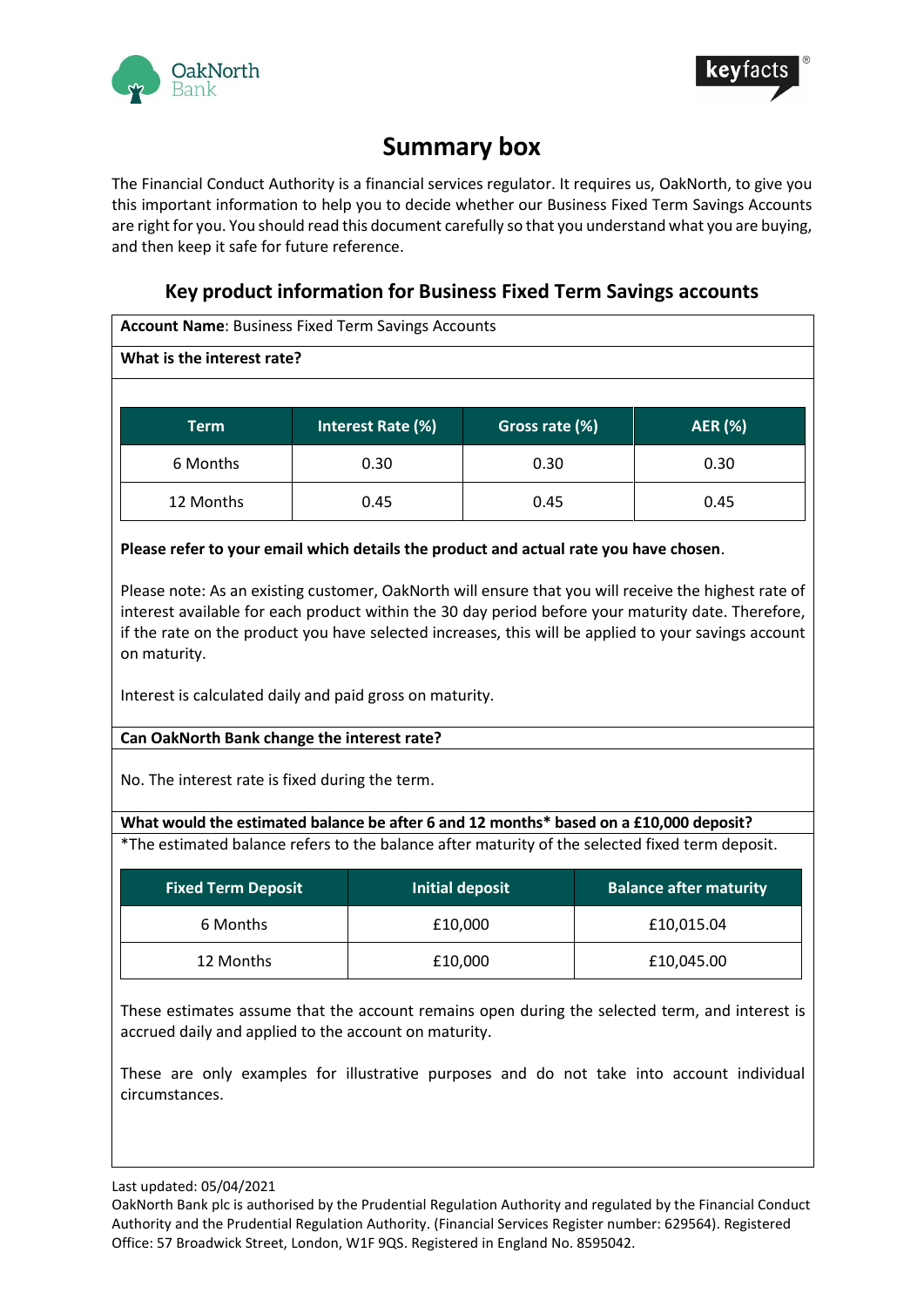



\*The estimated balance refers to the balance after maturity of the selected fixed term deposit based on the interest rates shown above. Please refer to your Maturity Confirmation email which details the product and actual rate you have chosen.

### **How do I open and manage my account?**

Our business accounts are available to businesses that have been registered in the UK for at least 3 years and are registered with HMRC to pay tax in the UK.

We require personal details (name and date of birth) and residential addresses for all applicants (business directors, members, shareholders and other users connected with the account). All applicants must be aged 18 or over, UK residents and liable to pay tax in the UK.

The business must not be engaged in any of the following activities: oil or gas production; leather tanning; manufacturing, dressing or dyeing of fur; armaments; defence activities; wholesale or recovery of waste or scrap; banking or credit; trade finance; insurance or pensions activities; gambling or betting activities.

Applications to open an account must be complete[d online](https://www.oaknorth.co.uk/savings/business-savings/business-deposit/) through the savings page on our website.

Minimum deposit required to open an account: £10,000.

Maximum deposit for each account: £1,000,000.

Maximum deposit that can be held across all OakNorth accounts: £1,000,000.

The account can only be funded with a single deposit payment. We cannot accept additional deposits into the same account during the term of the deposit.

Once opened, the account can be managed via the '[My Account](https://www.online.oaknorth.co.uk/)' section of our website. Within online banking the main applicant can set specific roles for the individuals associated with your accounts. Roles are set per deposit account, please see the various roles and a description of each below:

- 1. No access A user with the role 'No access' will be able to register for online banking, but will not be able to see account details or access the accounts unless they are given another role.
- 2. Read only A user with the role 'Read only' will be able to see the deposit accounts, its transactions and generate statements for all accounts that they are read only on.
- 3. Signatory A user with the role 'Signatory' will be able to see the deposit accounts, its transactions and generate statements for all accounts they are a signatory on. If the account is transactional, they would also be able to authorise transactions.
- 4. Admin A user with the role 'Admin' will be able to see the deposit accounts, its transactions and generate statements for all accounts. They can also administer online banking, by creating new users, setting users roles, resetting users' password and activation links, and enabling and disabling existing users.

It is possible to set multiple user roles for each individual, per account. However if a user is set as admin, they will be admin for all accounts by default.

Last updated: 05/04/2021

OakNorth Bank plc is authorised by the Prudential Regulation Authority and regulated by the Financial Conduct Authority and the Prudential Regulation Authority. (Financial Services Register number: 629564). Registered Office: 57 Broadwick Street, London, W1F 9QS. Registered in England No. 8595042.